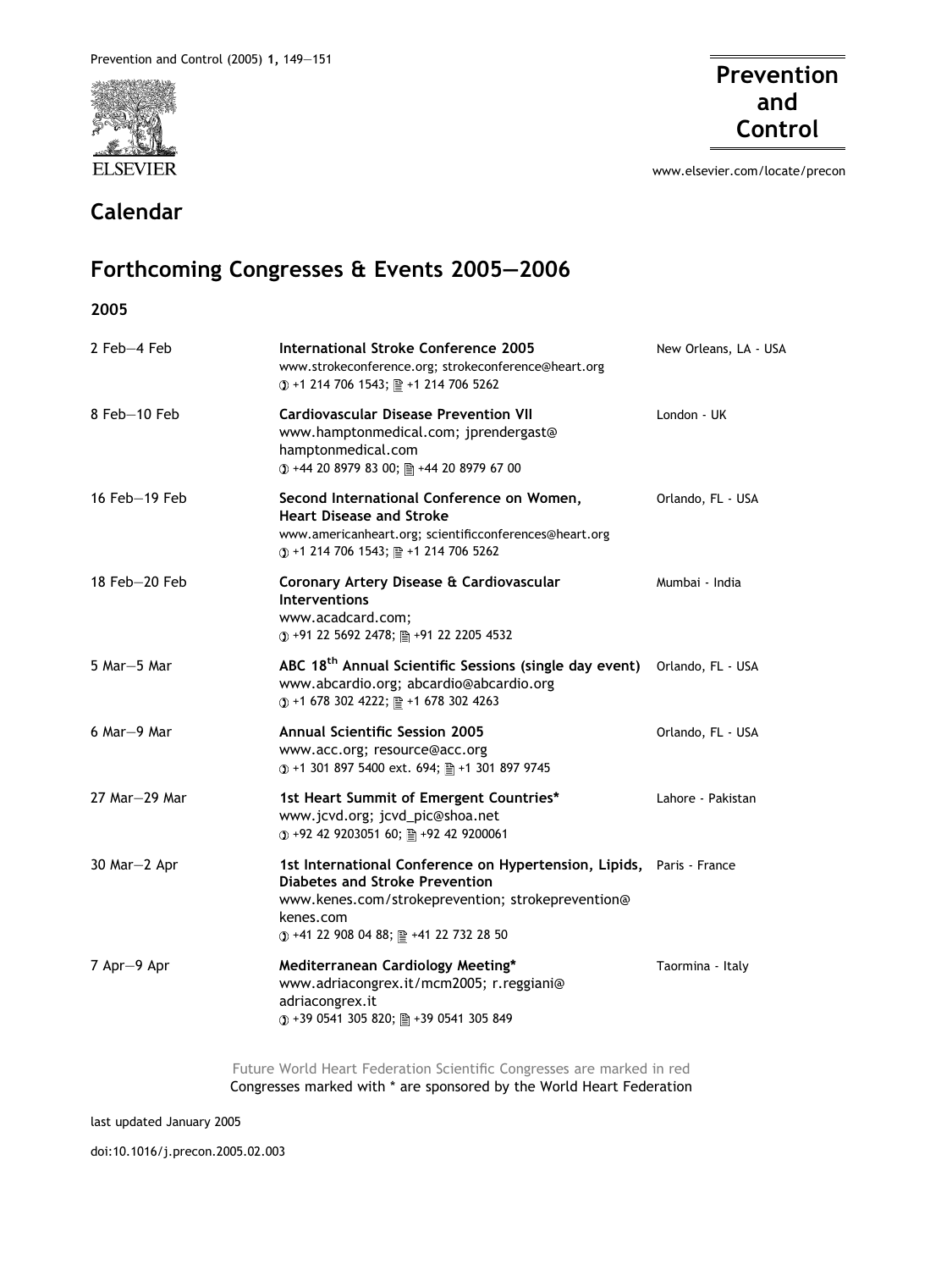| 18 May-20 May      | <b>EHN Annual Workshop</b><br>www.ehnheart.org; ehn@skynet.be<br>① +32 2 512 91 74; 图 +32 2 503 35 25                                                                                                                     | Madrid - Spain           |
|--------------------|---------------------------------------------------------------------------------------------------------------------------------------------------------------------------------------------------------------------------|--------------------------|
| $21$ May $-25$ May | 6th International Conference on Preventive Cardiology Foz do Iguassu - Brasil<br>www.congresosint.com.ar/prcardio; prcardio2005@<br>congresosint.com.ar<br>① +54 11 4382 5772; 图 +54 11 43825730                          |                          |
| $17$ Jun $-21$ Jun | 15th European Meeting on Hypertension<br>www.eshonline.org; info@eshmilan.org<br>① +39 06 809 681; 图 +39 06 808 8491                                                                                                      | Milan - Italy            |
| $19$ Jun $-23$ Jun | 15th World Congress of the World Society of Cardio-<br><b>Thoracic Surgeons</b><br>www.wscts-congress2005vilnius.org;<br>wscts@balticconference.com<br>① +370 5 212 0003; 图 +370 5 212 0013                               | Vilnius - Lithuania      |
| 15 Jul-19 Jul      | 20th Annual International Interdisciplinary Confer-<br>ence on Hypertension and Related Risk Factors in<br><b>Ethnic Populations</b><br>www.ishib.org; chris-fitzpatrik@ishib.org<br>① +1 404 880 0343; 图 +1 404 880 0311 | San Juan - Puerto Rico   |
| $23$ Jul $-23$ Jul | ABC Booker Symposium (single day event)<br>www.abcardio.org; abcardio@abcardio.org<br>① +1 678 302 4222; 图 +1 678 302 4263                                                                                                | New York, NY - USA       |
| 3 Sep-7 Sep        | <b>ESC Congress 2005</b><br>www.escardio.org; congress@escardio.org<br>① +33 4 92 94 76 00; 图 +33 4 92 94 76 01                                                                                                           | Stockholm - Sweden       |
| 15 Sep $-17$ Sep   | IX World Congress of Echocardiography<br>and Vascular Ultrasound<br>www.iscu2005.org; info@iscu.org<br>① +1 205 934 8256; 图 +1 205 934 6747                                                                               | Marrakech - Morocco      |
| 18 Sep $-22$ Sep   | 4th World Congress of Pediatric Cardiology<br>and Cardiac Surgery<br>www.pccs.com.ar; pccs@congresosint.com.ar<br>① +54 11 4382 5772; 图 +54 11 4382 5730                                                                  | Buenos Aires - Argentina |
| 2 Oct-5 Oct        | Venice Arrhythmias 2005*<br>www.venicearrhythmias.org; info@venicearrhythmias.<br>org<br>① +39 0541 305 820; 图 +39 0541 305 845                                                                                           | Venice - Italy           |
| $29$ Oct $-1$ Nov  | 6th International Congress On Coronary Artery Disease Istanbul - Turkey<br>www.kenes.com/cad6; coronary@kenes.com<br>① +41 22 908 04 88; 图 +41 22 732 28 50                                                               |                          |
| 12 Nov-12 Nov      | ABC 10 <sup>th</sup> Annual Congress on the Treatment of<br>Cardiovascular Diseases (single day event)<br>www.abcardio.org; abcardio@abcardio.org<br>① +1 678 302 4222; 图 +1 678 302 4263                                 | Dallas, TX - USA         |

Future World Heart Federation Scientific Congresses are marked in red Congresses marked with \* are sponsored by the World Heart Federation